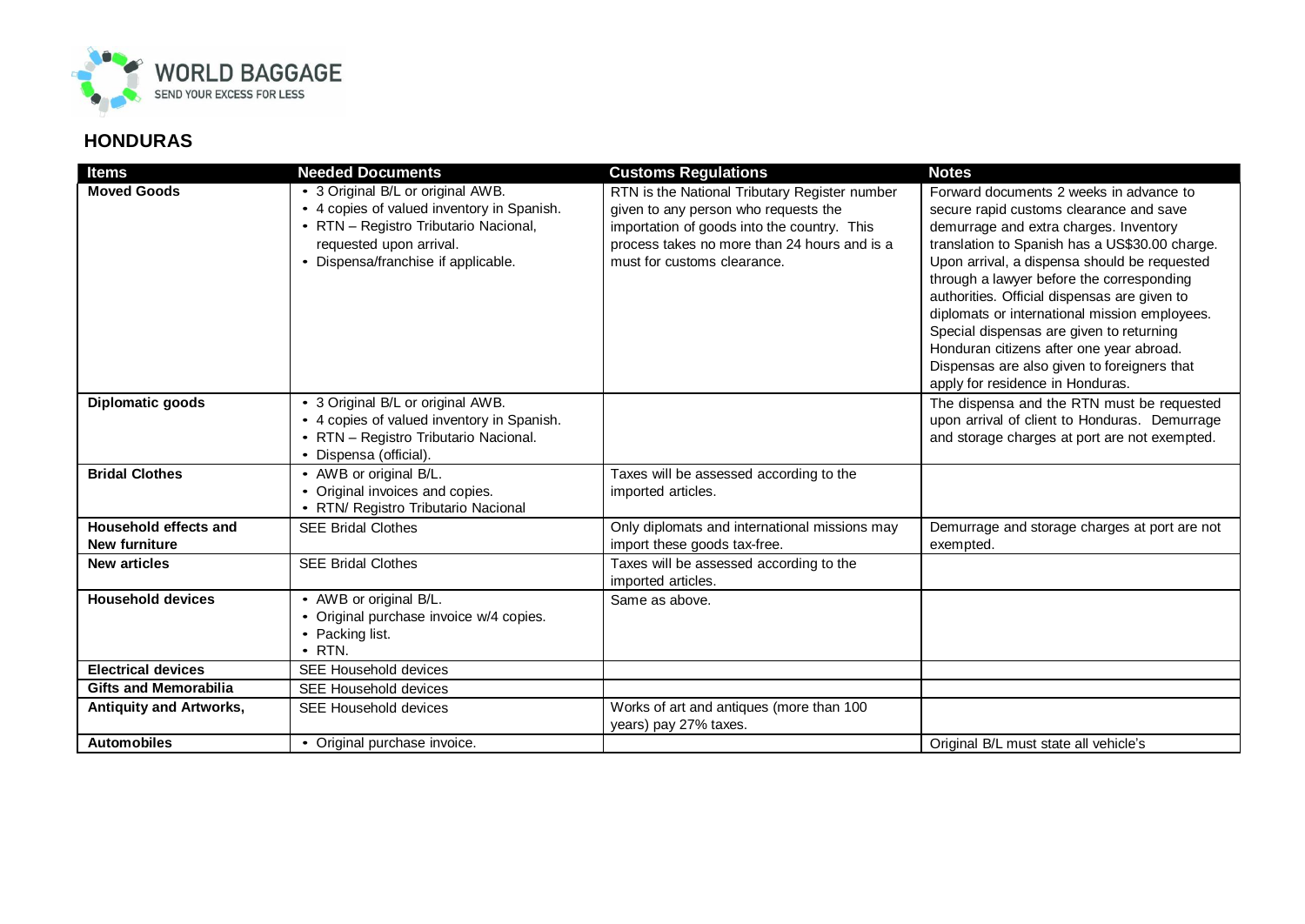

## **HONDURAS**

| <b>Items</b>                    | <b>Needed Documents</b>                         | <b>Customs Regulations</b>                    | <b>Notes</b>                                    |
|---------------------------------|-------------------------------------------------|-----------------------------------------------|-------------------------------------------------|
|                                 | • Original Title of Property, listing vehicle's |                                               | characteristics: series #, color, brand, model, |
|                                 | characteristics.                                |                                               | year, if not stated a fine will be charged.     |
|                                 | • Original B/L.                                 |                                               | Automobiles may not be more than seven (7)      |
|                                 | $\cdot$ RTN.                                    |                                               | vears old.                                      |
| Other vehicles (bicycles, water | • RTN/ Registro Tributario Nacional             |                                               |                                                 |
| vehicles)                       | • Original purchase invoices w/4 copies.        |                                               |                                                 |
|                                 | • Original Title of Property (water ski).       |                                               |                                                 |
|                                 | • Original Bill of Lading/ Airway Bill          |                                               |                                                 |
| Machine appliances, spare       | • Original Bill of Lading/ Airway Bill          |                                               |                                                 |
| pieces                          | • Original purchase invoice w/4 copies.         |                                               |                                                 |
|                                 | • RTN/ Registro Tributario Nacional             |                                               |                                                 |
| Wine, Liquor                    | <b>SEE Machine Appliances</b>                   | Exposed to 62% tax.                           |                                                 |
| <b>Cigars, Tobacco products</b> | <b>SEE Machine Appliances</b>                   | Exposed to 62% tax.                           |                                                 |
| <b>Canned foods and Food</b>    | <b>SEE Machine Appliances</b>                   |                                               |                                                 |
| Medications, drugs,             | <b>SEE Machine Appliances</b>                   |                                               | Medicines are free from duty. Narcotics and     |
| rugs, narcotics,                |                                                 |                                               | drugs must consult prior to importation.        |
| Live animals, Plants            | • For plants -phytosanitary permit and for      |                                               |                                                 |
|                                 | animals a veterinarian certificate.             |                                               |                                                 |
|                                 | • Airway Bill                                   |                                               |                                                 |
|                                 | • Original purchase invoice w/4 copies.         |                                               |                                                 |
|                                 | • RTN/ Registro Tributario Nacional             |                                               |                                                 |
|                                 |                                                 |                                               |                                                 |
| <b>Sporting firearms and</b>    | • Original Bill of Lading/ Airway Bill          | Secretary of Defense permit must be requested |                                                 |
| munitions                       | • Original purchase invoices w/4 copies         | prior to importation of firearms and          |                                                 |
|                                 | • RTN/ Registro Tributario Nacional             | ammunition.                                   |                                                 |
|                                 | • Secretary of Defense Permit.                  |                                               |                                                 |
| Drugs, weapons, explosives,     |                                                 | Importation is not allowed.                   |                                                 |
| pornographic and subversive     |                                                 |                                               |                                                 |
| literature and/or films         |                                                 |                                               |                                                 |
| General remark                  |                                                 |                                               | It is recommended to mail all necessary         |
|                                 |                                                 |                                               | instructions and documentation well in advance  |
|                                 |                                                 |                                               | and prior to shipment of goods in order to      |

.